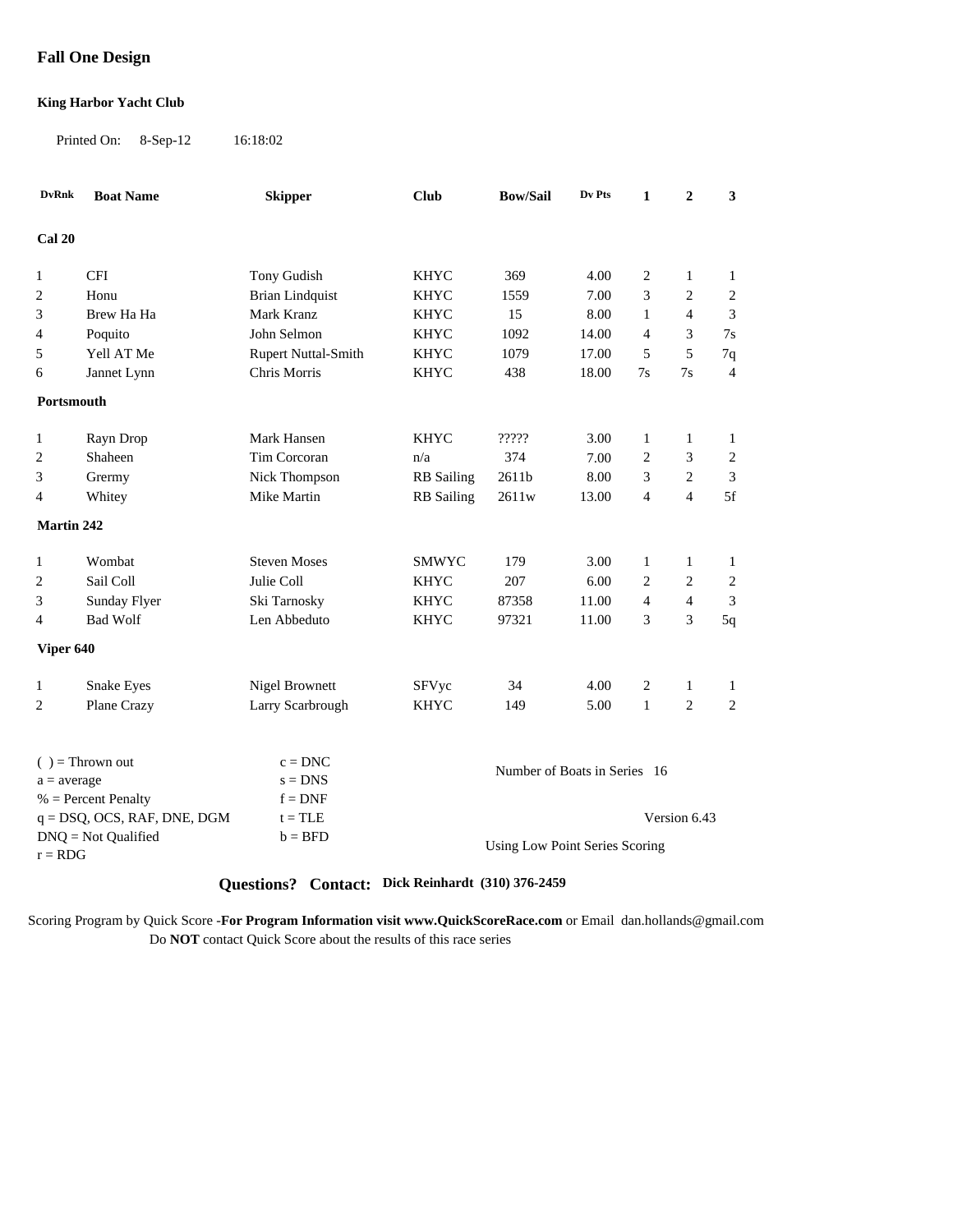# **Fall One Design # 1**

# **King Harbor Yacht Club**

Race Date: 8 Sep 2012

Wind Speed: 5-7 knots

| Div<br><b>Rank</b> | Sail No.                                                    | <b>Boat Name</b>    | <b>Owner / Skipper</b>                 | <b>Rating</b>             | Finish<br><b>Time</b> | <b>Elapsed</b><br><b>Time</b> | <b>Corrected</b><br><b>Time</b> | <b>Boat Type</b> | Club        |
|--------------------|-------------------------------------------------------------|---------------------|----------------------------------------|---------------------------|-----------------------|-------------------------------|---------------------------------|------------------|-------------|
|                    |                                                             |                     |                                        |                           |                       |                               |                                 |                  |             |
|                    | 15                                                          | Brew Ha Ha          | Mark Kranz                             |                           |                       |                               |                                 | Cal 20           | <b>KHYC</b> |
| $\sqrt{2}$         | 369                                                         | <b>CFI</b>          | Tony Gudish                            |                           |                       |                               |                                 | Cal 20           | <b>KHYC</b> |
| 3                  | 1559                                                        | Honu                | Brian Lindquist                        |                           |                       |                               |                                 | Cal 20           | <b>KHYC</b> |
| 4                  | 1092                                                        | Poquito             | John Selmon                            |                           |                       |                               |                                 | Cal 20           | <b>KHYC</b> |
| 5                  | 1079                                                        | Yell AT Me          | Rupert Nuttal-Smith                    |                           |                       |                               |                                 | Cal 20           | <b>KHYC</b> |
| $\boldsymbol{7}$   | 438                                                         | Jannet Lynn         | Chris Morris                           |                           |                       |                               |                                 | Cal 20           | KHYC        |
| Portsmouth         |                                                             |                     | Start Time 12:15:00                    |                           |                       |                               |                                 |                  |             |
| 1                  | $\mathop{?}\nolimits\mathop{?}\nolimits\mathop{?}\nolimits$ | Rayn Drop           | Mark Hansen                            | 95.8                      | 12:48:41              | 00:33:41                      | 00:35:10                        | Hobie Wave       | <b>KHYC</b> |
| $\overline{2}$     | 374                                                         | Shaheen             | Tim Corcoran                           | 78.5                      | 12:45:12              | 00:30:12                      | 00:38:28                        | WETA Trimaran    | n/a         |
| 3                  | 2611b                                                       | Grermy              | Nick Thompson                          | 100.1                     | 12:55:37              | 00:40:37                      | 00:40:35                        | Catalina 14.2    | RB Sai      |
| 4                  | $2611\mathrm{w}$                                            | Whitey              | Mike Martin                            | 100.1                     | 12:59:02              | 00:44:02                      | 00:43:59                        | Catalina 14.2    | RB Sai      |
| <b>Martin 242</b>  |                                                             |                     |                                        |                           |                       |                               |                                 |                  |             |
|                    | 179                                                         | Wombat              | Steven Moses                           |                           |                       |                               |                                 | Martin 242       | <b>SMWY</b> |
| $\sqrt{2}$         | 207                                                         | Sail Coll           | Julie Coll                             |                           |                       |                               |                                 | Martin 242       | KHYC        |
| 3                  | 97321                                                       | <b>Bad Wolf</b>     | Len Abbeduto                           |                           |                       |                               |                                 | Martin 242       | <b>KHYC</b> |
| $\overline{4}$     | 87358                                                       | <b>Sunday Flyer</b> | Ski Tarnosky                           |                           |                       |                               |                                 | Martin 242       | <b>KHYC</b> |
| Viper 640          |                                                             |                     |                                        |                           |                       |                               |                                 |                  |             |
|                    | 149                                                         | Plane Crazy         | Larry Scarbrough                       |                           |                       |                               |                                 | Viper 640        | <b>KHYC</b> |
| $\sqrt{2}$         | 34                                                          | <b>Snake Eyes</b>   | Nigel Brownett                         |                           |                       |                               |                                 | Viper 640        | SFVyc       |
|                    |                                                             |                     | One Design<br>One Design<br>One Design | Portsmouth Time on Time / |                       |                               |                                 |                  |             |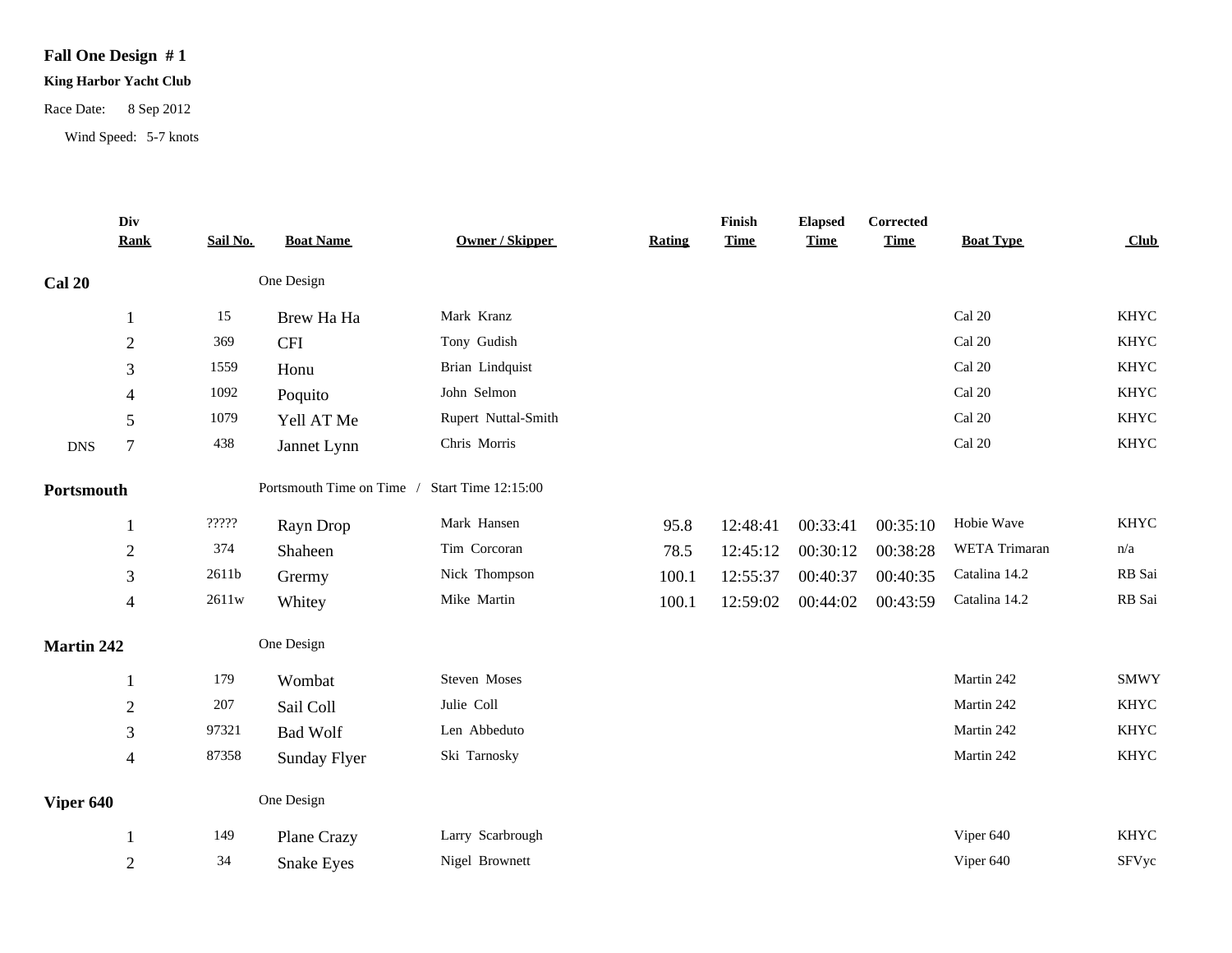# **Fall One Design # 2**

# **King Harbor Yacht Club**

Race Date: 8 Sep 2012

Wind Speed: 7-9 knots

|                   | Div<br><b>Rank</b> | Sail No.                                                    | <b>Boat Name</b>  | <b>Owner / Skipper</b>                        | <b>Rating</b> | Finish<br><b>Time</b> | <b>Elapsed</b><br><b>Time</b> | Corrected<br><b>Time</b> | <b>Boat Type</b>        | Club        |
|-------------------|--------------------|-------------------------------------------------------------|-------------------|-----------------------------------------------|---------------|-----------------------|-------------------------------|--------------------------|-------------------------|-------------|
| <b>Cal 20</b>     |                    |                                                             | One Design        |                                               |               |                       |                               |                          |                         |             |
|                   | 1                  | 369                                                         | <b>CFI</b>        | Tony Gudish                                   |               |                       |                               |                          | Cal 20                  | KHYC        |
|                   | $\overline{2}$     | 1559                                                        | Honu              | Brian Lindquist                               |               |                       |                               |                          | Cal 20                  | <b>KHYC</b> |
|                   | $\mathfrak{Z}$     | 1092                                                        | Poquito           | John Selmon                                   |               |                       |                               |                          | Cal 20                  | <b>KHYC</b> |
|                   | 4                  | 15                                                          | Brew Ha Ha        | Mark Kranz                                    |               |                       |                               |                          | Cal 20                  | <b>KHYC</b> |
|                   | 5                  | 1079                                                        | Yell AT Me        | Rupert Nuttal-Smith                           |               |                       |                               |                          | Cal 20                  | <b>KHYC</b> |
| <b>DNS</b>        | $\overline{7}$     | 438                                                         | Jannet Lynn       | Chris Morris                                  |               |                       |                               |                          | $\operatorname{Cal}$ 20 | KHYC        |
| Portsmouth        |                    |                                                             |                   | Portsmouth Time on Time / Start Time 13:06:00 |               |                       |                               |                          |                         |             |
|                   |                    | $\mathop{?}\nolimits\mathop{?}\nolimits\mathop{?}\nolimits$ | Rayn Drop         | Mark Hansen                                   | 95.8          | 13:35:54              | 00:29:54                      | 00:31:13                 | Hobie Wave              | <b>KHYC</b> |
|                   | $\sqrt{2}$         | $2611b$                                                     | Grermy            | Nick Thompson                                 | 100.1         | 13:40:05              | 00:34:05                      | 00:34:03                 | Catalina 14.2           | RB Sai      |
|                   | 3                  | 374                                                         | Shaheen           | Tim Corcoran                                  | 78.5          | 13:34:11              | 00:28:11                      | 00:35:54                 | WETA Trimaran           | n/a         |
|                   | 4                  | $2611\mathrm{w}$                                            | Whitey            | Mike Martin                                   | 100.1         | 13:43:58              | 00:37:58                      | 00:37:56                 | Catalina 14.2           | RB Sai      |
| <b>Martin 242</b> |                    |                                                             | One Design        |                                               |               |                       |                               |                          |                         |             |
|                   |                    | 179                                                         | Wombat            | Steven Moses                                  |               |                       |                               |                          | Martin 242              | <b>SMWY</b> |
|                   | $\sqrt{2}$         | 207                                                         | Sail Coll         | Julie Coll                                    |               |                       |                               |                          | Martin 242              | <b>KHYC</b> |
|                   | 3                  | 97321                                                       | <b>Bad Wolf</b>   | Len Abbeduto                                  |               |                       |                               |                          | Martin 242              | <b>KHYC</b> |
|                   | $\overline{4}$     | 87358                                                       | Sunday Flyer      | Ski Tarnosky                                  |               |                       |                               |                          | Martin 242              | <b>KHYC</b> |
| Viper 640         |                    |                                                             | One Design        |                                               |               |                       |                               |                          |                         |             |
|                   |                    | 34                                                          | <b>Snake Eyes</b> | Nigel Brownett                                |               |                       |                               |                          | Viper 640               | SFVyc       |
|                   | $\overline{2}$     | 149                                                         | Plane Crazy       | Larry Scarbrough                              |               |                       |                               |                          | Viper 640               | KHYC        |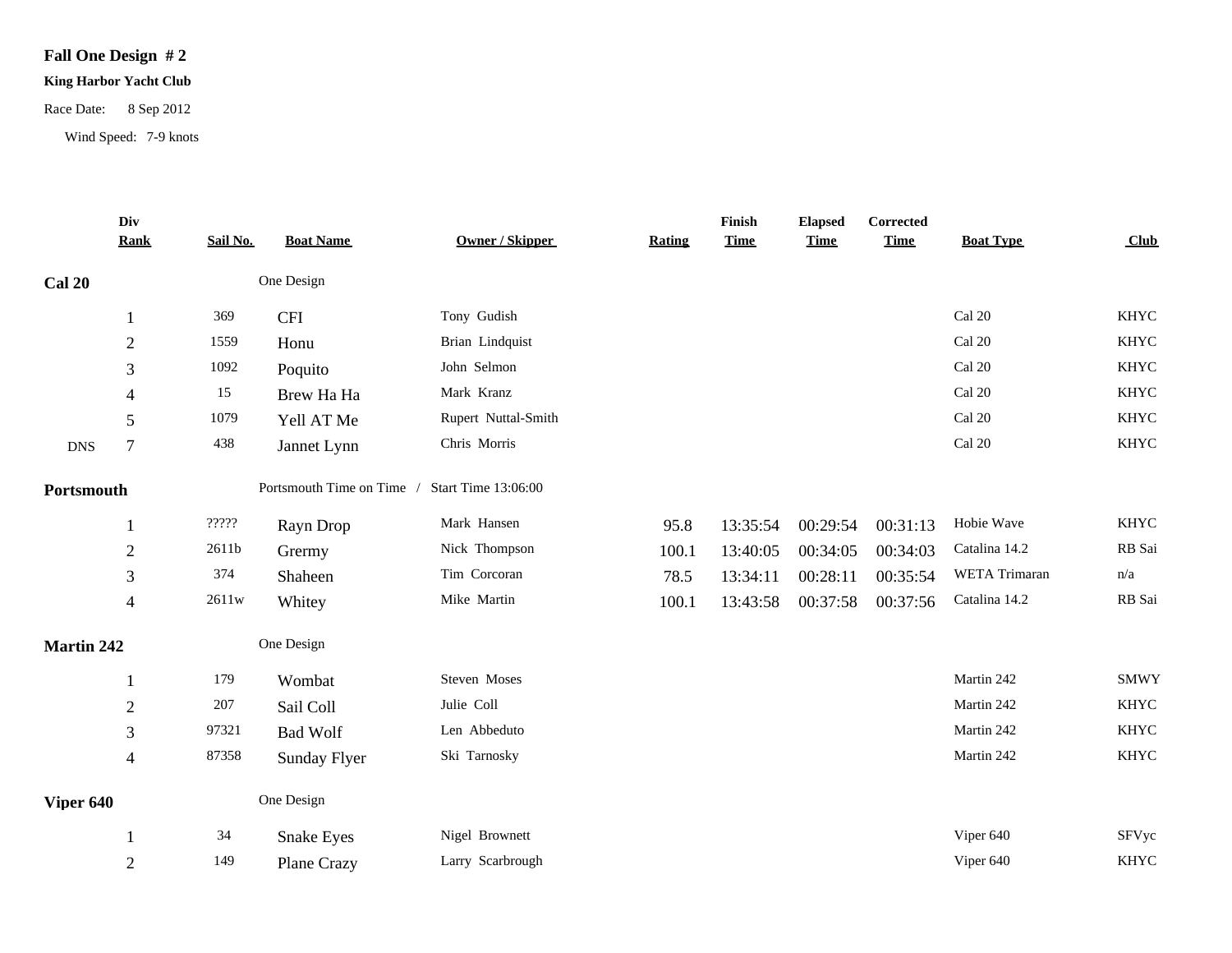# **Fall One Design # 3**

#### **King Harbor Yacht Club**

# Race Date: 8 Sep 2012

Wind Speed: 7-9 knots

#### PRO: Bruce Nelson

| <b>Rank</b>       | Sail No.                                                    | <b>Boat Name</b>  | <b>Owner / Skipper</b>                 | <b>Rating</b>           | <b>Time</b> | <b>Elapsed</b><br><b>Time</b> | <b>Time</b>          | <b>Boat Type</b>        | Club        |
|-------------------|-------------------------------------------------------------|-------------------|----------------------------------------|-------------------------|-------------|-------------------------------|----------------------|-------------------------|-------------|
|                   |                                                             |                   |                                        |                         |             |                               |                      |                         |             |
| -1                | 369                                                         | <b>CFI</b>        | Tony Gudish                            |                         |             |                               |                      | Cal 20                  | <b>KHYC</b> |
| $\sqrt{2}$        | 1559                                                        | Honu              | Brian Lindquist                        |                         |             |                               |                      | Cal 20                  | <b>KHYC</b> |
| $\mathfrak{Z}$    | 15                                                          | Brew Ha Ha        | Mark Kranz                             |                         |             |                               |                      | $\operatorname{Cal}$ 20 | <b>KHYC</b> |
| $\overline{4}$    | 438                                                         | Jannet Lynn       | Chris Morris                           |                         |             |                               |                      | Cal 20                  | <b>KHYC</b> |
| $\overline{7}$    | 1092                                                        | Poquito           | John Selmon                            |                         |             |                               |                      | Cal 20                  | <b>KHYC</b> |
| $\overline{7}$    | 1079                                                        | Yell AT Me        | Rupert Nuttal-Smith                    |                         |             |                               |                      | Cal 20                  | KHYC        |
| Portsmouth        |                                                             |                   | Start Time 14:20:00                    |                         |             |                               |                      |                         |             |
|                   | $\mathop{?}\nolimits\mathop{?}\nolimits\mathop{?}\nolimits$ | Rayn Drop         | Mark Hansen                            | 95.8                    | 14:40:04    |                               | 00:20:57             | Hobie Wave              | <b>KHYC</b> |
| $\overline{2}$    | 374                                                         | Shaheen           | Tim Corcoran                           | 78.5                    | 14:37:13    | 00:17:13                      | 00:21:56             | WETA Trimaran           | n/a         |
| 3                 | 2611b                                                       | Grermy            | Nick Thompson                          | 100.1                   | 14:51:39    |                               | 00:31:37             | Catalina 14.2           | RB Sai      |
| 5                 | 2611w                                                       | Whitey            | Mike Martin                            | 100.1                   |             |                               |                      | Catalina 14.2           | RB Sai      |
| <b>Martin 242</b> |                                                             |                   |                                        |                         |             |                               |                      |                         |             |
|                   | 179                                                         | Wombat            | Steven Moses                           |                         |             |                               |                      | Martin 242              | <b>SMWY</b> |
| $\sqrt{2}$        | 207                                                         | Sail Coll         | Julie Coll                             |                         |             |                               |                      | Martin 242              | <b>KHYC</b> |
| 3                 | 87358                                                       | Sunday Flyer      | Ski Tarnosky                           |                         |             |                               |                      | Martin 242              | <b>KHYC</b> |
| 5                 | 97321                                                       | <b>Bad Wolf</b>   | Len Abbeduto                           |                         |             |                               |                      | Martin 242              | <b>KHYC</b> |
| Viper 640         |                                                             |                   |                                        |                         |             |                               |                      |                         |             |
|                   | 34                                                          | <b>Snake Eyes</b> | Nigel Brownett                         |                         |             |                               |                      | Viper 640               | SFVyc       |
| $\overline{2}$    | 149                                                         | Plane Crazy       | Larry Scarbrough                       |                         |             |                               |                      | Viper 640               | <b>KHYC</b> |
|                   | Div                                                         |                   | One Design<br>One Design<br>One Design | Portsmouth Time on Time |             | Finish                        | 00:20:04<br>00:31:39 | Corrected               |             |